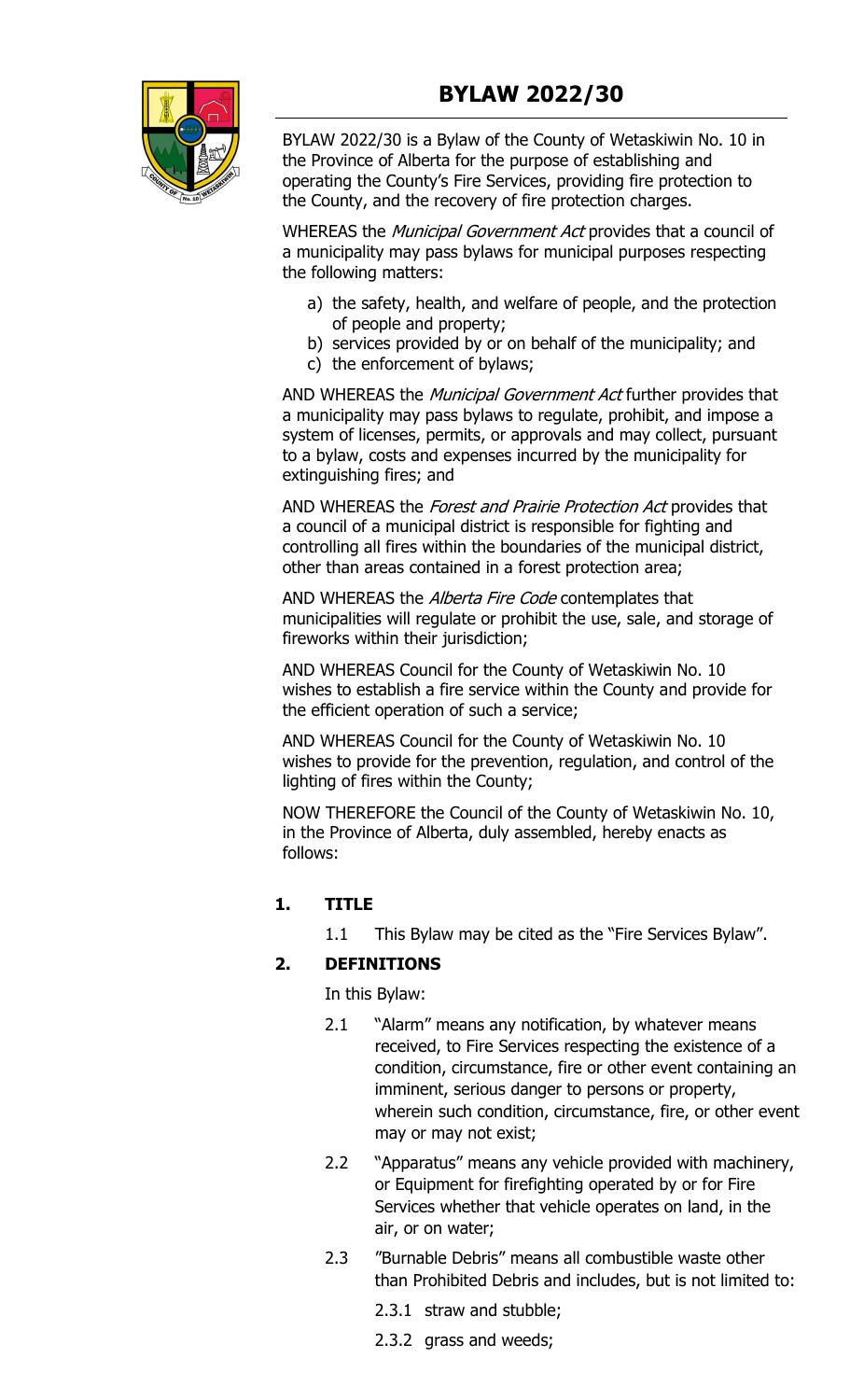

- 2.3.3 leaves and tree prunings;
- 2.3.4 brush and fallen trees on newly cleared land or associated with logging operations;
- 2.3.5 used power, telegraph, and telephone poles that do not contain wood preservatives;
- 2.3.6 wooden materials, which do not contain wood preservatives, from the construction or demolition of buildings;
- 2.3.7 solid waste from post and pole operations that does not contain wood preservatives; and,
- 2.3.8 solid waste from tree harvesting operations;
- 2.4 "Burning Barrel Fire" means a fire confined to a noncombustible structure or container that has draft holes not larger than 5 mm in diameter and is covered with a heavy gauge metal screen of a mesh size not greater than 7 mm to contain sparks over the fire at all times, which is lit for the purpose of burning household refuse or other Burnable Debris;
- 2.5 "Burning Hazard" means an actual or potential occurrence of fire or other combustion of organic or inorganic material that could endanger human life or property or damage property;
- 2.6 "CAO" means the Chief Administrative Officer of the County or their designate;
- 2.7 "Council" means the Municipal Council of the County;
- 2.8 "County" means the County of Wetaskiwin No. 10;
- 2.9 "Dangerous Goods" means those products or substances which are regulated by the *Dangerous Goods* Transportation and Handling Act;
- 2.10 "Director" means the person employed by the County as the Director of Emergency Services to manage Fire Services for the County or their designate;
- 2.11 "Equipment" means any tools, devices, materials, or supplies used by or for Fire Services to respond to an Incident;
- 2.12 "EMS/RCMP Assist" means a service the Fire Department provides at the request of EMS and/or RCMP in a medical emergency;
- 2.13 "Fire Advisory" means that the fire hazard rating has increased, and this is a warning that restrictions or a total fire ban may come into effect if conditions do not improve;
- 2.14 "Fire Chief" means the Fire Chief of a department serving any of the Fire Protection Areas or their designate;
- 2.15 "Fire Guardian" means:
	- 2.15.1 a person deemed a Fire Guardian under the Forest and Prairie Protection Act; or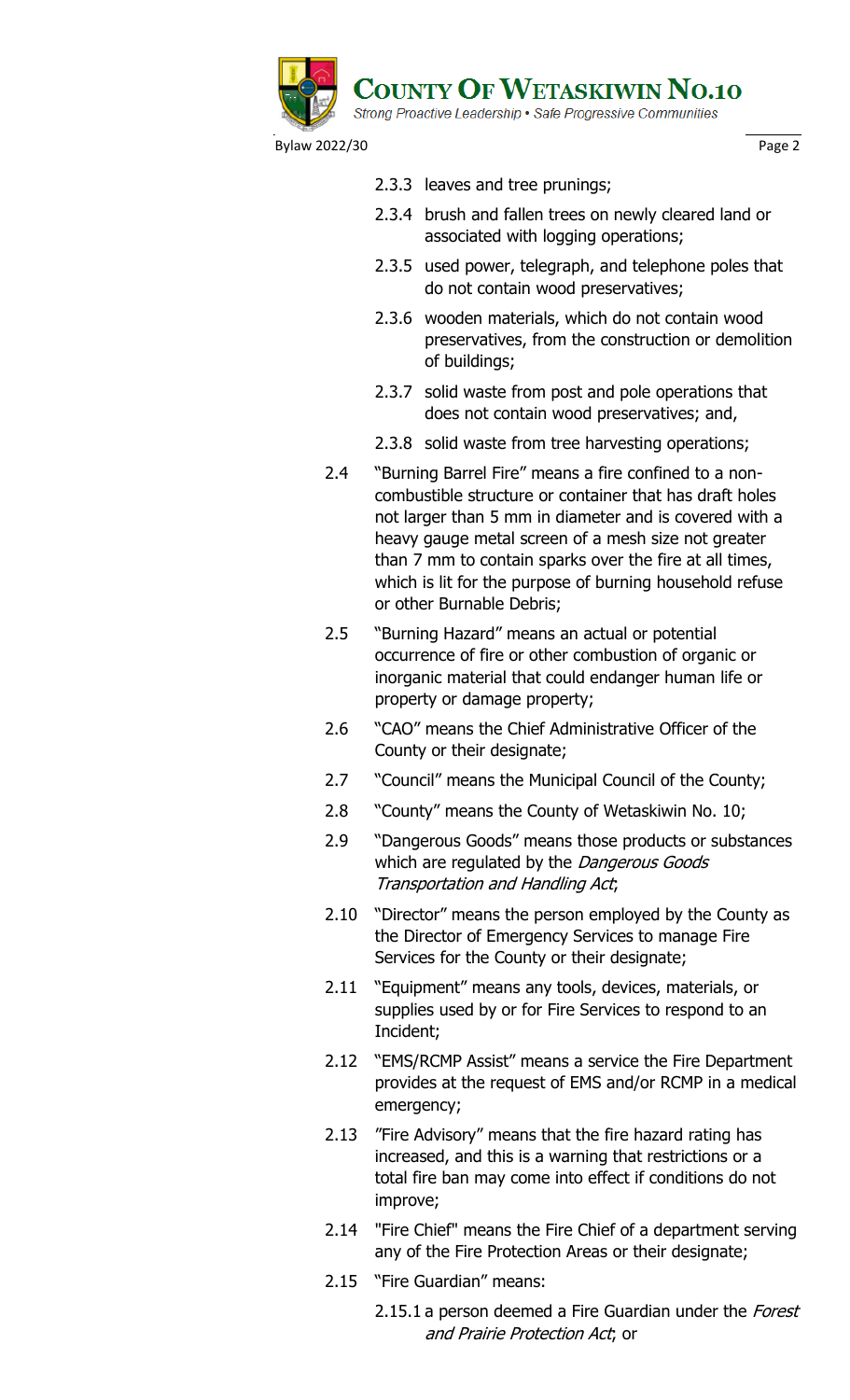

- 2.15.2 any person appointed as a Fire Guardian by resolution of Council in accordance with the Forest and Prairie Protection Act;
- 2.16 "Fire Hazard" means combustible material that, through its nature, location, condition, or arrangement, or any combination of those factors, may be ignited and, if ignited, could create a Burning Hazard;
- 2.17 "Fire Permit" means a permit issued by an individual authorized by the County to do so pursuant to this Bylaw, authorizing the setting of a specific type of fire, and includes a fire permit issued by a Fire Guardian pursuant to the Forest and Prairie Protection Act.
- 2.18 "Fireworks Permit" means a permit issued by a retail location authorized by the County pursuant to this Bylaw and the Alberta Fire Code for the purchase and/or discharge of Low and/or High Level Fireworks.
- 2.19 "Fire Protection Area" means the following geographic areas within the County where Fire Protection is to be provided:
	- 2.19.1 Fire Protection Area 1 Millet
	- 2.19.2 Fire Protection Area 2 Wetaskiwin
	- 2.19.3 Fire Protection Area 3 Pigeon Lake
	- 2.19.4 Fire Protection Area 4 Winfield
	- 2.19.5 Fire Protection Area 5 Buck Lake/Alder Flats

the boundaries of which are outlined on the map attached as Schedule "A" forming part of this Bylaw;

- 2.20 "Fire Protection" means any and all of the services established in Section 3.1 and includes any other service delivered by or for Fire Services that is authorized by Council;
- 2.21 "Fire Restriction" means no new Fire Permits or Fireworks Permits are authorized and currently issued Fire Permits or Fireworks Permits are suspended. Exemptions are internal household fire places, incinerators (farm or acreage use only), regulated burning barrels, camp stoves, solid fueled barbeques (charcoal briquettes), liquid fueled barbeques (propane & natural gas), recreational fire in an approved fire pit with grate covering, chimney's, fire contained in approved facilities, and appliances in designated camping and recreational areas.
- 2.22 "Fire Protection Charges" means all costs incurred by or for Fire Services in providing Fire Protection both within and outside the County's boundaries, the rates of which are set out in the attached Schedule "B" forming part of this Bylaw;
- 2.23 "Fire Season" means the period established by Alberta Agriculture & Forestry each year or such extended or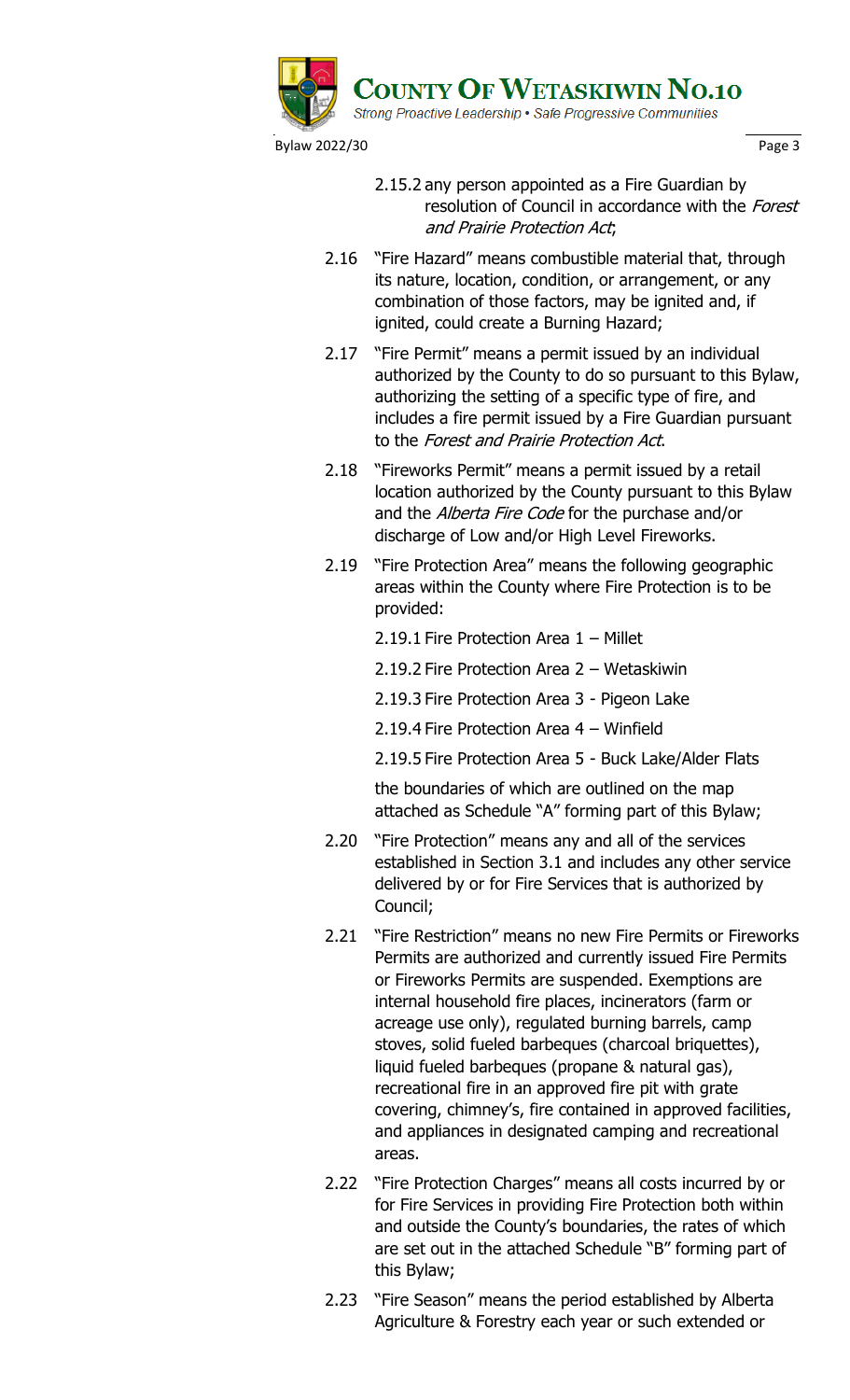

shortened period that the Minister responsible for the Forest and Prairie Protection Act may declare from time to time;

- 2.24 "Fire Services" means a department established and organized by the County to provide Fire Protection and Rescue Services by the fire departments identified in Section 3.2 as providing Fire Protection to specific Fire Protection Areas under agreement with the County, and shall include all Members as in accordance with the Fire Services Level of Service Policy 23.1.3;
- 2.25 "Fire Services Property" means all real and personal property owned or controlled by the County and designated for use by Fire Services including but not limited to Apparatus, Equipment, and fire stations;
- 2.26 "Gross Negligence" means a person is guilty of gross negligence if they:
	- (i) recklessly starts a fire or causes an explosion which endangers human life;
	- (ii) having started a fire recklessly or not, and knowing, that it is spreading and will endanger the life or property of another;
	- (iii) fails to take reasonable measures to put out or control the fire or fails to give a prompt fire alarm;
	- (iv) damages the property of another by negligent use of fire or causing an explosion;
	- (v) discharges or uses fireworks in a reckless manner which creates a substantial risk of death or serious physical injury to another person or damage to the property of another;
	- (vi) fails to use reasonable care, resulting in damage or injury to another person or property;
	- (vii) does not obtain a fire permit when required; or
	- (viii) does not obtain a fireworks permit when required;
- 2.27 "High Level Fireworks" means effects that reach more than 50 m. Three common kinds of High Level fireworks include aerial shells (including large shells and nautical effects), comets, large roman candles (larger than 50 mm, inside diameter);
- 2.28 "Incident" means a fire or a situation where a fire or explosion is imminent or any other emergency where there is a danger or possible danger to life or property
- 2.29 "Incident Command" means the Fire Chief, or in the absence of the Fire Chief, the highest ranking Member who first arrives at the scene of an Incident;
- 2.30 "Low Level Fireworks" means effects that reach less than 50 m. Some Low Level fireworks, such as mines, may have to be fired from a mortar. Four common kinds of Low Level fireworks include: roman candles, mines, cakes (battery/combination), flying saucers;
- 2.31 "Medical First Response" means a service the Fire Department provides to the public by a firefighter who is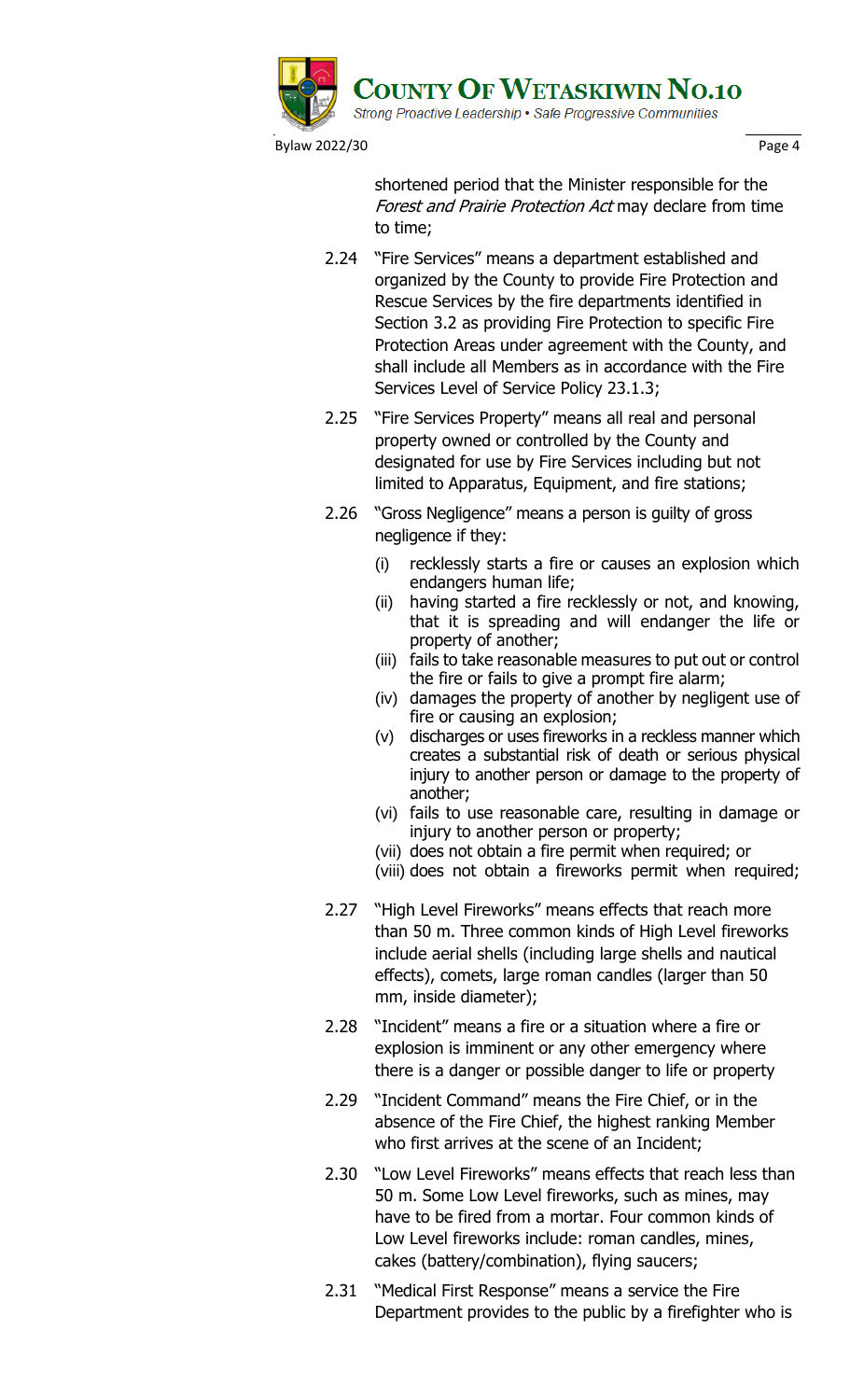

trained to provide Standard First Aid in a medical emergency;

- 2.32 "Member" means any person who is duly appointed as a member of Fire Services and includes a Fire Chief;
- 2.33 "Peace Officer" means a bylaw enforcement officer appointed by the County pursuant to the Municipal Government Act and includes a member of the Royal Canadian Mounted Police and, when authorized, a community peace officer appointed under the Peace Officer Act.
- 2.34 "Prohibited Debris" means any combustible waste that, when burned, may result in the release to the atmosphere of dense smoke, offensive odours, or toxic substances and includes, but is not limited to:
	- 2.34.1.1 animal manure;
	- 2.34.1.2 pathological waste;
	- 2.34.1.3 non-wooden material;
	- 2.34.1.4 waste material from building or construction sites, excluding wooden materials that do not contain wood preservatives;
	- 2.34.1.5 combustible material in automobile bodies;
	- 2.34.1.6 tires;
	- 2.34.1.7 rubber or plastic, or anything containing or coated with rubber or plastic or similar substances, except rubber or plastic attached to shredded scrap steel;
	- 2.34.1.8 used oil;
	- 2.34.1.9 wood or wood products containing substances for the purpose of preserving wood;
	- 2.34.1.10 shingles
	- 2.34.1.11 any debris that contains hydrocarbon products (oil/oil related products)
- 2.35 "Recreational Fire" means a fire confined within a noncombustible structure or container, which is lit for the purpose of cooking, obtaining warmth, or viewing for pleasure and is fueled solely by dry wood, charcoal, natural gas, or propane;
- 2.36 "Re-ignite/Re-ignition" means to flare up or catch fire after extinguished;
- 2.37 "Responsible Person" is one who is 18 years of age or older
- 2.38 "Sky lanterns" are small paper hot air balloons fueled by a small open flame;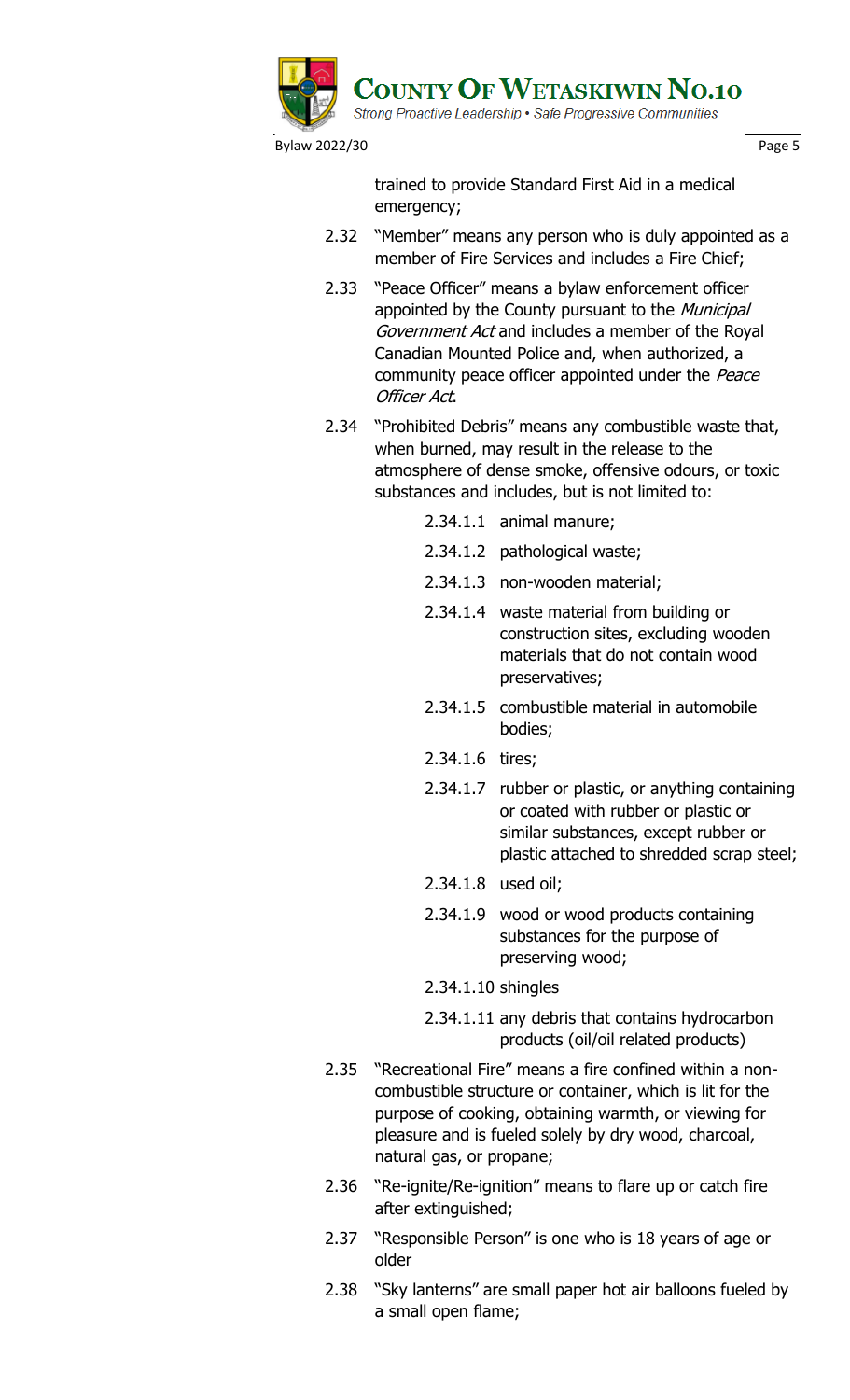

Bylaw 2022/30 **Page 6** Page 6

- 2.39 "Smudge Fire" means a fire confined to a noncombustible structure or container that has draft holes not larger than 5 mm in diameter and is covered with a heavy gauge metal screen of a mesh size not greater than 7 mm to contain sparks over the fire at all times, which is lit for the purpose of protecting livestock from insects or for protecting garden plants from frost and is fueled solely by dry wood or charcoal;
- 2.40 "Total Fire Ban" means an order issued by the Minister responsible for the Forest and Prairie Protection Act, or an order issued pursuant to this Bylaw, for the purpose of canceling all fire permits or fireworks permits, prohibiting the lighting of, and requiring the extinguishment of all fires within the County. The only exceptions are internal household fireplaces and gas fueled equipment such as a propane barbeque or propane fire pit; and
- 2.41 "Violation Ticket" means a violation ticket issued for an offence committed against any of the provisions of this Bylaw under Part 2 of the Provincial Offences Procedure Act;

# **3. FIRE SERVICES**

- 3.1 Council hereby provides Fire Services in the County for the purpose of:
	- 3.1.1 preventing and extinguishing fires;
	- 3.1.2 investigating the cause of fires;
	- 3.1.3 preserving life and property and protecting persons and property from injury or destruction by fire;
	- 3.1.4 preventing prairie or running fires and enforcing the provisions of the Forest Prairie and Protection Act;
	- 3.1.5 preventing, combating, and controlling Incidents;
	- 3.1.6 carrying out preventable controls;
	- 3.1.7 fulfilling the requirements of any mutual aide agreements with other municipalities;
	- 3.1.8 maintaining and operating Apparatus and Equipment for extinguishing fires and preserving life and property;
	- 3.1.9 providing rescue services for motor vehicles collisions;
	- 3.1.10 conducting pre-fire planning and fire inspections;
	- 3.1.11 providing public education and information regarding fire safety;
	- 3.1.12 providing ice and water rescue;
	- 3.1.13 training or other Member development;
	- 3.1.14 Medical First Response; and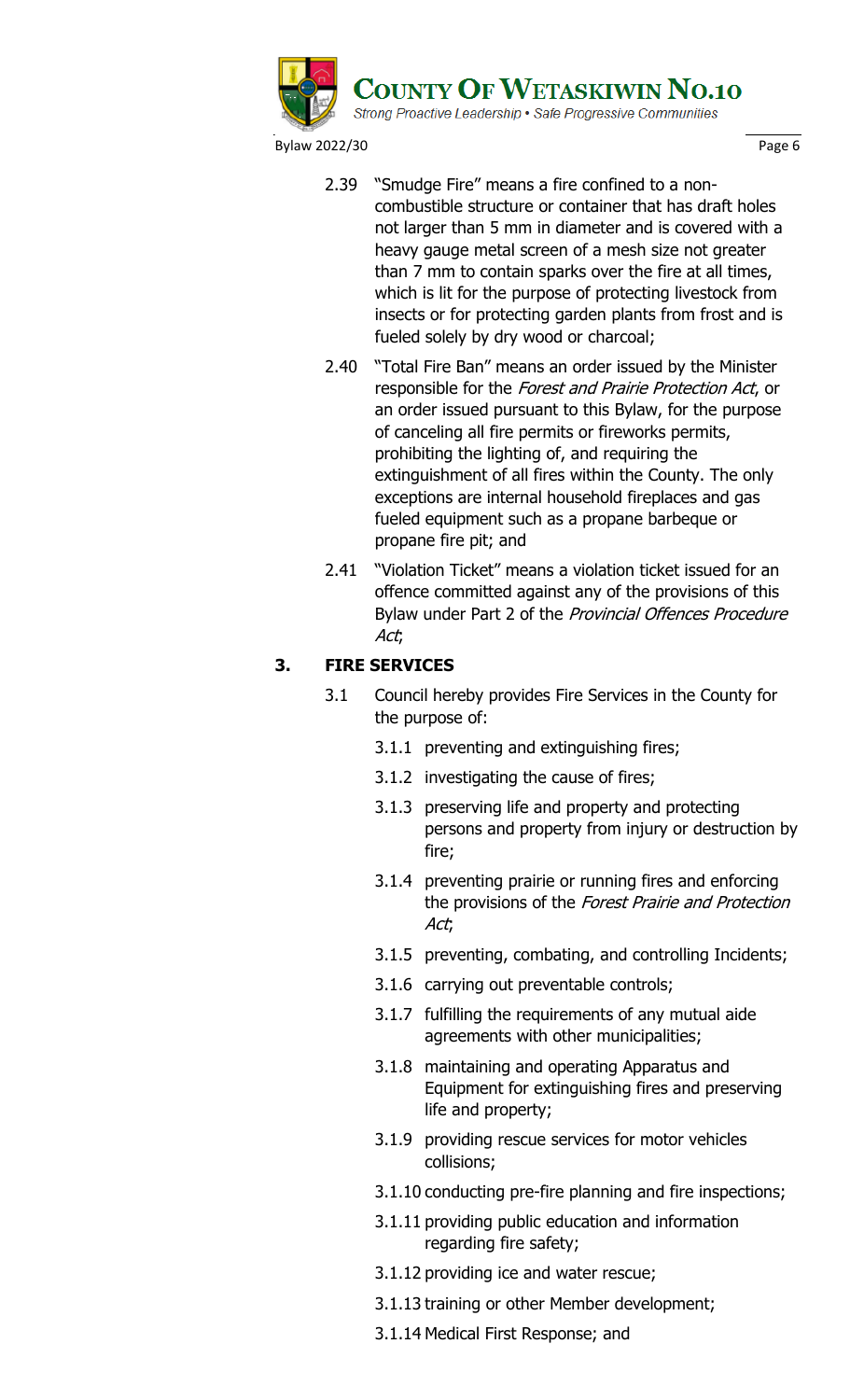

Bylaw 2022/30 **Page 7 Page 7** 

# 3.1.15 EMS/RCMP Assist

in accordance with the policies and guidelines established by the County from time to time and all applicable legislation.

- 3.2 By agreement with the County, Fire Protection shall be provided to the respective Fire Protection Areas identified below by the following fire departments:
	- 3.2.1 Fire Protection Area 1: East West Millet Rural Fire **Department**
	- 3.2.2 Fire Protection Area 2: Wetaskiwin Rural Fire Department
	- 3.2.3 Fire Protection Area 3: Mulhurst Bay and South Pigeon Lake Fire Departments
	- 3.2.4 Fire Protection Area 4: Winfield Fire Department
	- 3.2.5 Fire Protection Area 5: Buck Lake/Alder Flats Fire **Department**

as indicated on the map attached as Schedule "A" forming part of this Bylaw;

# **4. AUTHORITY AND RESPONSIBILITY OF THE DIRECTOR**

- 4.1 The Director shall be appointed by and report to the CAO.
- 4.2 The Director shall be responsible for managing the overall delivery of Fire Protection by Fire Services, subject to:
	- 4.2.1 this Bylaw;
	- 4.2.2 all applicable County policies;
	- 4.2.3 the direction of the CAO; and
	- 4.2.4 any agreements the County has with other municipalities or other entities, however constituted, that provide Fire Protection in the County.
- 4.3 The Director may prescribe rules, regulations and procedures for the ongoing organization and administration of Fire Services including, but not limited to:
	- 4.3.1 the appointment, recruitment, conduct, discipline, duties, training, and responsibilities of Members;
	- 4.3.2 the efficient operation of Fire Services; and
	- 4.3.3 the operating procedures of departments;

and may perform such other functions and have such other powers and responsibilities the CAO may from time to time prescribe.

4.4 The Director may, subject to ratification by Council, negotiate and enter into agreements with the Province of Alberta, other municipalities, or other entities, however constituted, for the purchase, joint use, control, and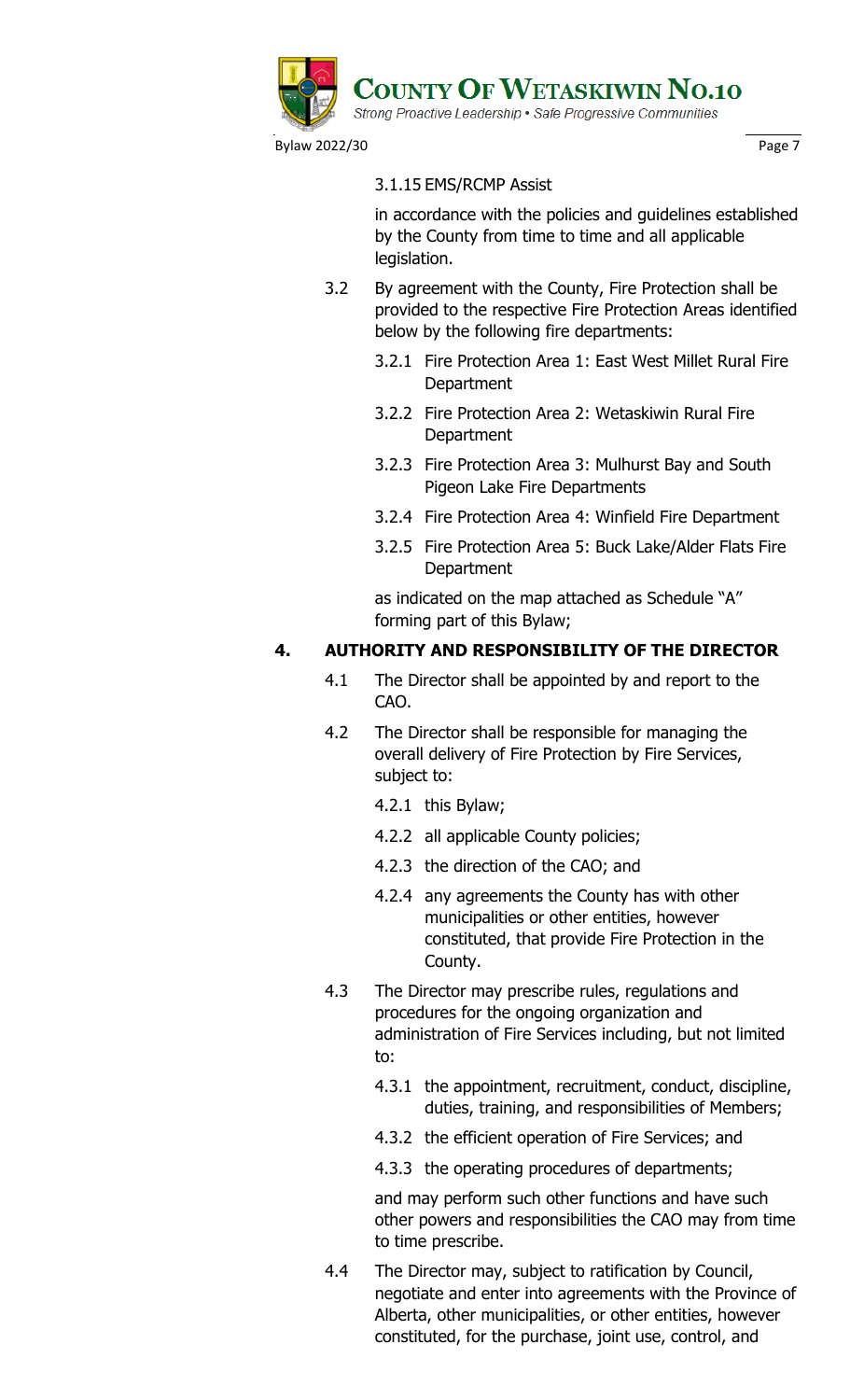

management of Fire Services Property, and for the purpose of providing Fire Protection within or outside the County.

4.5 The Director is authorized to delegate, and to authorize further delegations of any powers, duties, and functions delegated to the Director by Council under this Bylaw.

# **5. AUTHORITY AND RESPONSIBILITY OF FIRE CHIEF**

- 5.1 The Fire Chief shall be responsible to the Director for the performance of their duties pursuant to this Bylaw and all applicable policies of the County.
- 5.2 The Fire Chief shall manage and administer the affairs of the Fire Department pursuant to this Bylaw and applicable policies of the County.
- 5.3 The Fire Chief shall be responsible for supervising the Members and the day-to-day operation, maintenance and protection of Fire Services Property.
- 5.4 Subject to the approval of the Director, the Fire Chief shall establish Standard Operational Guidelines for the provision of Fire Protection that are consistent with this Bylaw and all applicable Policies of the County.
- 5.5 The Fire Chief may recruit and appoint Members to the Fire Department and dismiss Members from the Fire Department, in accordance with applicable County guidelines.
- 5.6 The Fire Chief shall maintain and submit to the Director on a timely basis:
	- 5.6.1 Records of all business transactions of the Fire Department;
	- 5.6.2 Records of all fire inspections carried out and actions taken on account of fire inspections; and
	- 5.6.3 Any other records incidental to the operation of the Fire Department.
- 5.7 The Fire Chief will submit records of all Incidents attended by the Fire Department within thirty (30) days to the Director for reimbursement by the County.
- 5.8 The Fire Chief may appoint other Members to act as Fire Chief in their absence for a period not to exceed thirty (30) days, subject to the Director's approval.
- 5.9 The Fire Chief is responsible for reporting to the Society/Board based on their policies and budget.

# **6. AUTHORITY AND RESPONSIBILITY OF FIRE PROTECTION SOCIETY/ASSOCIATION**

6.1 Upon entering into an agreement with the County, the Board of Directors shall have the power and authority to do any act or thing or refrain from any act or thing in the furtherance of the objects of the Society, and in the management of the affairs of the Society.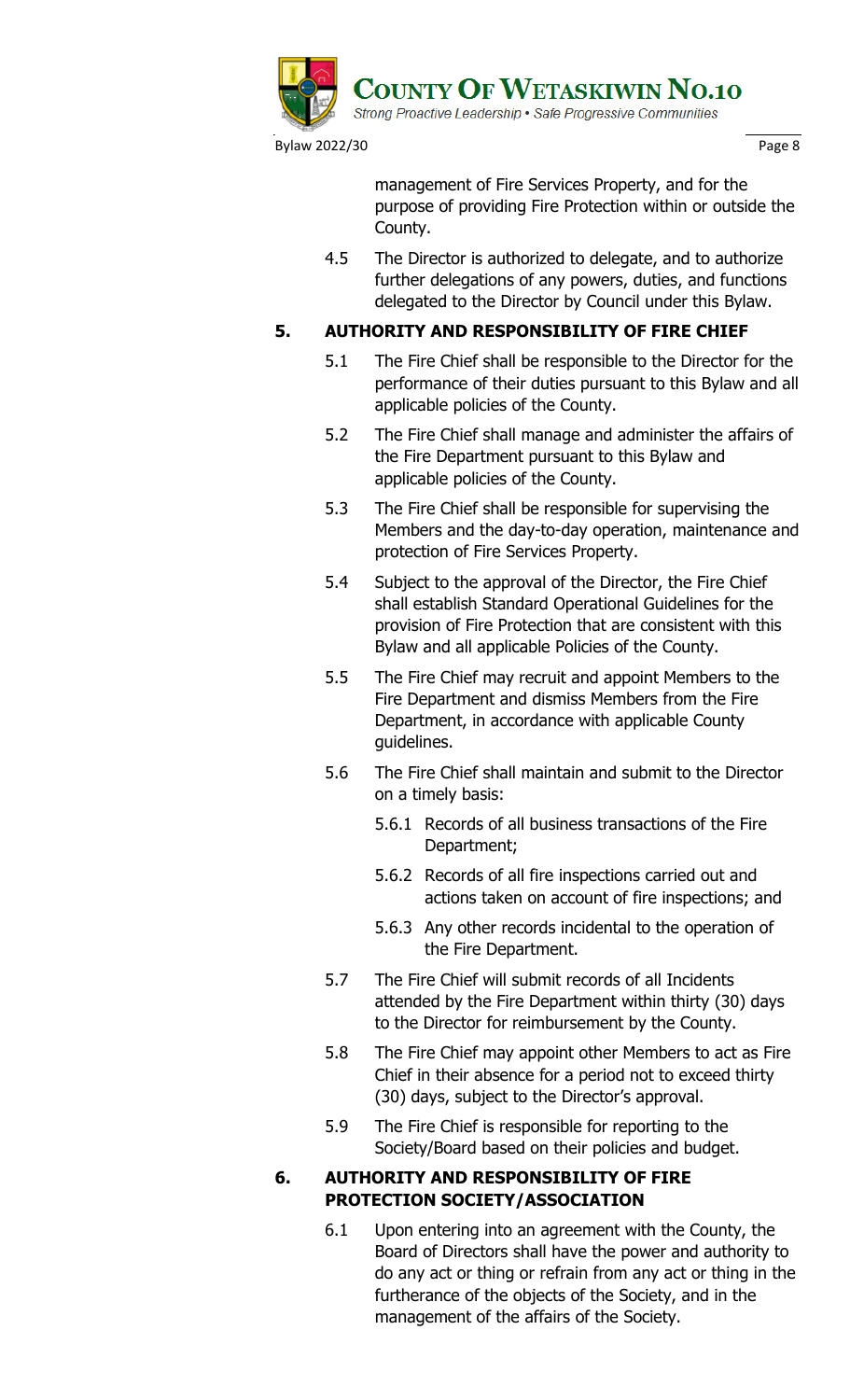

- 6.2 Without restricting the generality of the foregoing, the Board of Directors shall:
	- 6.2.1 Appoint a Fire Chief;
	- 6.2.2 Work with Council to prepare a long term capital plan;
	- 6.2.3 Hire necessary personnel for the administration of the Society;
	- 6.2.4 Enter into agreements for the use, operation, housing and maintenance of the Society's equipment;
	- 6.2.5 Prepare a balanced budget annually;
	- 6.2.6 Assist to recruit volunteer firefighters;
	- 6.2.7 Ensure board members shall not be members of the Fire Department;
	- 6.2.8 Purchase, lease, or otherwise acquire such equipment as is needed to carry out the objects of the Society;
	- 6.2.9 Trade, barter, sell, or otherwise dispose of any items of equipment or other property of the Society; and
	- 6.2.10 Fix and pay any remuneration for any officer, director, or employee of the Society.

# **7. AUTHORITY AND RESPONSIBILITY OF MEMBERS**

7.1 Members are responsible to the Fire Chief for the performance of their duties pursuant to this Bylaw and applicable Policies of the County.

# **8. AUTHORITY AND RESPONSIBILITY OF INCIDENT COMMAND**

- 8.2 Incident Command at an Incident shall have control, direction and management of all Apparatus, Equipment, and manpower assigned to that Incident and shall continue to act as the Incident Command until relieved by another Member authorized to do so.
- 8.3 Incident Command shall take action as deemed necessary for preserving life and property and protecting persons and property from injury or destruction by fire or other emergency and is authorized to:
	- 8.3.1 enter, pass through, or over buildings, structures, or property whether adjacent or in proximity to an Incident and to cause Members or Apparatus to enter or pass through or over the building, structure or property without permission;
	- 8.3.2 establish boundaries or limits and keep persons from entering the area within the prescribed boundaries or limits unless authorized to enter by the Member in Charge;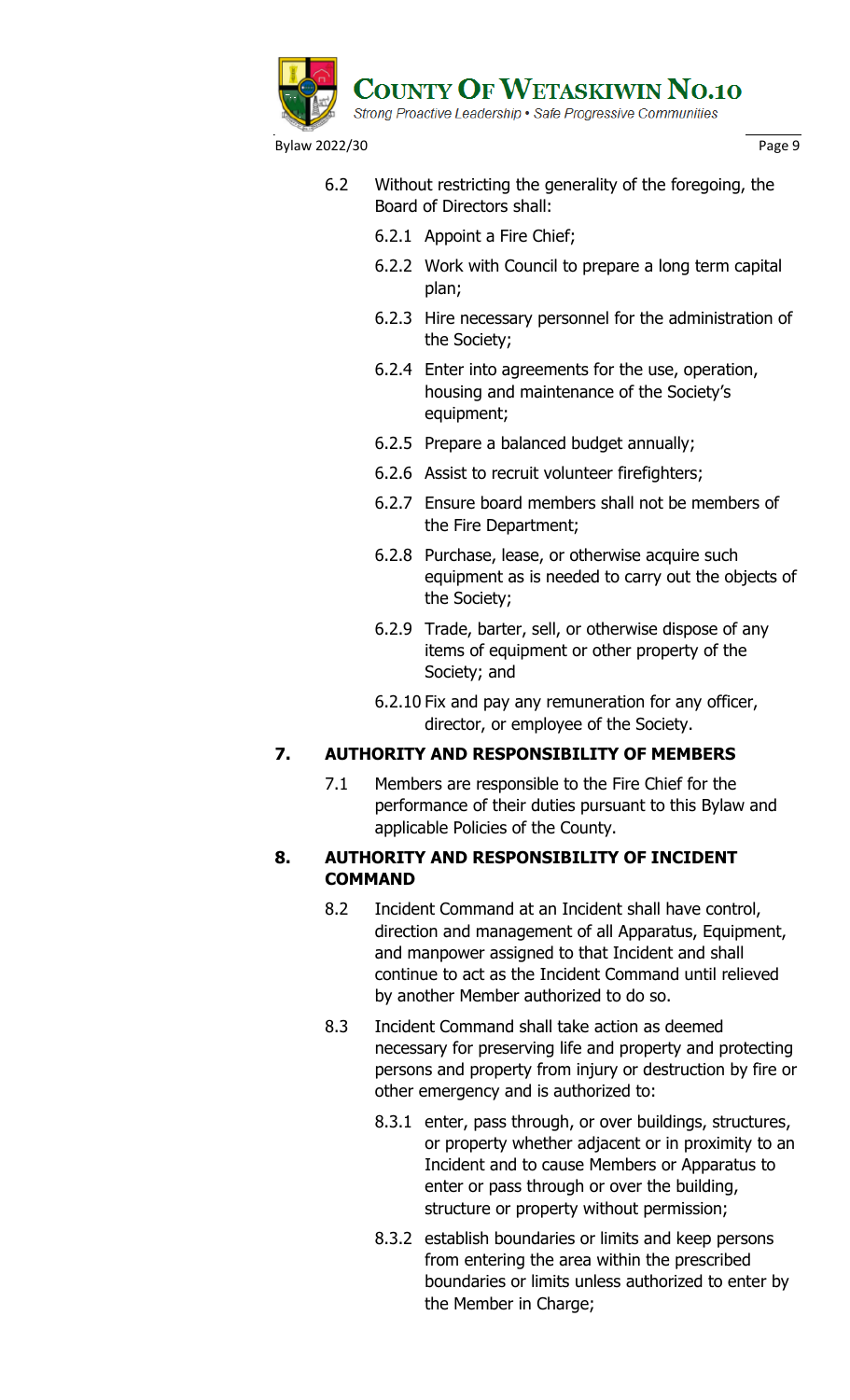

- 8.3.3 request Peace Officers to enforce restrictions on persons entering within the boundaries or limits outlined in subsection 8.3.2.;
- 8.3.4 cause a building, structure, or thing to be pulled down, demolished, or otherwise removed;
- 8.3.5 request County manpower and Equipment which they considers necessary to deal with an Incident; and
- 8.3.6 request any adult person who is not a Member, to assist in:
	- 8.3.6.1 extinguishing a fire or preventing the spread thereof;
	- 8.3.6.2 removing furniture, goods and merchandise from any building or structure on fire or in danger thereof and in guarding and securing same; and
	- 8.3.6.3 demolishing a building or structure at or near the fire or other Incident.

# **9. FIRE GUARDIANS**

- 9.1 Each year before March 1, Council shall appoint a sufficient number of Fire Guardians to enforce the provisions of the Forest and Prairie Protection Act and this Bylaw within the boundaries of the County.
- 9.2 Fire Guardians shall have the authority and power to:
	- 9.2.1 issue a Fire Permit in respect of any property within the County;
	- 9.2.2 issue a Fire Permit unconditionally or to impose any conditions on the Fire Permit that the Fire Guardian considers appropriate, in their sole discretion, given the nature of the fire and prevailing circumstances, location, and environmental conditions;
	- 9.2.3 suspend or cancel a Fire Permit at any time; and
	- 9.2.4 refuse to issue a Fire Permit where, in the opinion of the Fire Guardian, there is a risk to the public in relation to the proposed fire.

# **10. PERMITTED AND PROHIBITED FIRES**

- 10.1 No person shall light or cause to be lit any outdoor fire or permit any outdoor fire upon land owned or occupied by them or under their control within the boundaries of the County except as otherwise provided for under this Bylaw.
- 10.2 No person shall burn or cause to be burned any Prohibited Debris within the boundaries of the County.
- 10.3 During the Fire Season, no person shall light or cause to be lit an outdoor fire or permit any outdoor fire upon land owned or occupied by them or under their control except when they are the holder of a valid Fire Permit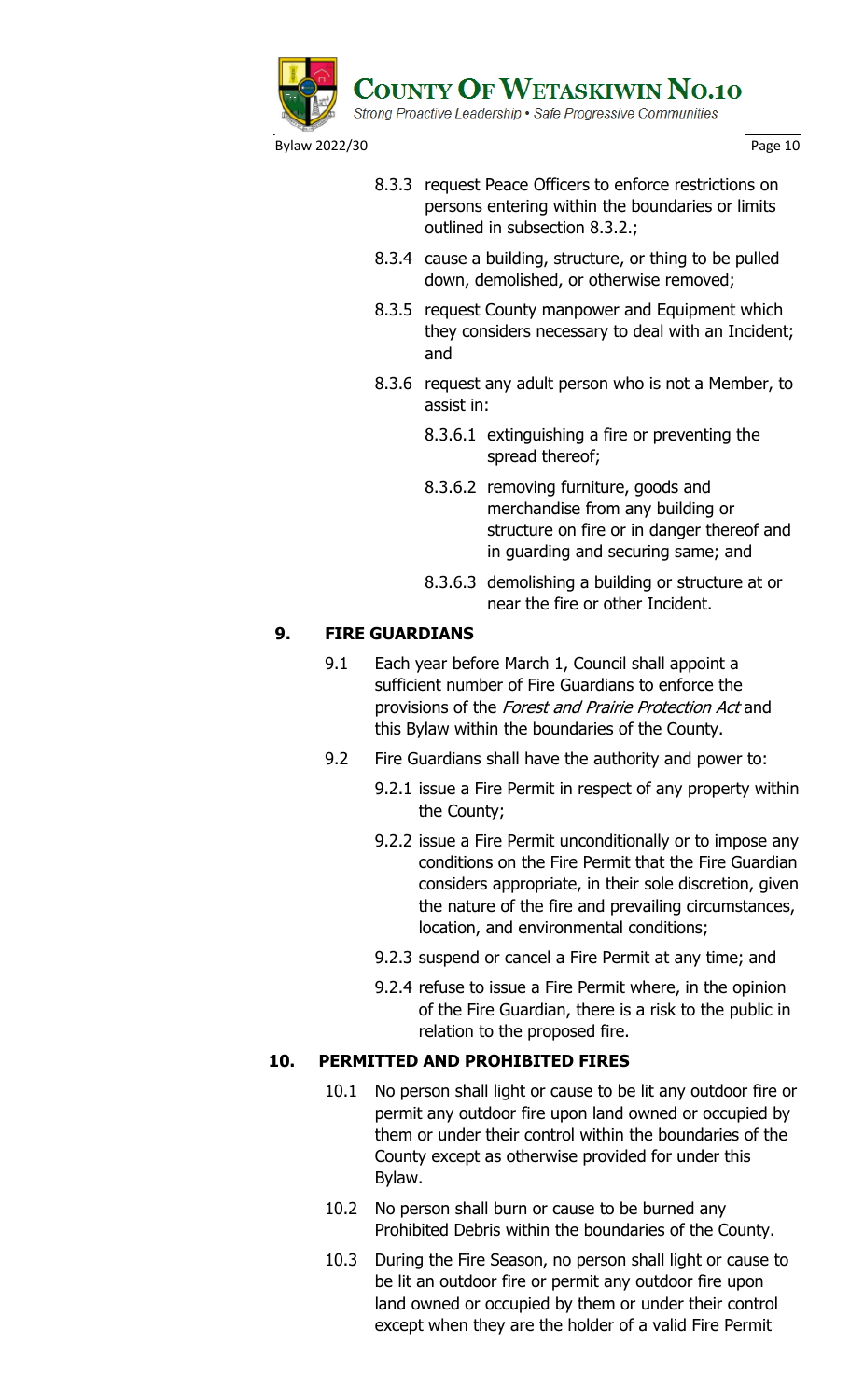

issued pursuant to this Bylaw or the Forest and Prairie Protection Act or unless the specific type of fire is exempted from requiring a Fire Permit either in this Bylaw or the Forest and Prairie Protection Act.

- 10.4 Throughout the entire year, no person shall set off fireworks upon land owned or occupied by them or under their control except when they are the holder of a valid Fireworks Permit.
- 10.5 Notwithstanding Section 11.6, within a hamlet of the County no person shall, at any time of the year, light, or cause to be lit an outdoor fire or permit any outdoor fire upon land owned or occupied by or under their control unless the fire is a Recreational Fire.
- 10.6 A Fire Permit is not required under this Bylaw for a Burning Barrel Fire, Recreational Fire, or Smudge Fire provided that:
	- 10.6.1 A minimum of 5 m clearance from property lines, other structures and combustible materials is maintained;
	- 10.6.2 The fire is kept under control and supervised at all times by a responsible adult person until such time that the fire has been completely extinguished; and
	- 10.6.3 Flame height does not exceed 90 cm above the structure or container.
- 10.7 This Bylaw does not apply to:
	- 10.7.1 an outdoor fire lit by Fire Services for training or preventive control purposes
	- 10.7.2 an outdoor fire that is a flare stack used in the petroleum industry;
	- 10.7.3 an outdoor fire prescribed by regulations under the Forest Prairie and Protection Act; or
	- 10.7.4 a fire confined to an incinerator regulated under the Environmental Protection and Enhancement Act.
	- 10.7.5 All fires must be under the care and control of the landowner(s) and cannot adversely affect a person's quality of life.
	- 10.7.6 All fires are the responsibility of the landowner(s), including re-ignitions.

# 11 **FIRE PERMITS**

- 11.1 An application for a Fire Permit shall be made in writing on the form adopted by the County and may be amended from time to time;
- 11.2 A Fire Permit shall only be valid for the time period expressly indicated on the Fire Permit, as determined by the Fire Guardian issuing the Fire Permit at their sole discretion, having regard for the nature and purpose of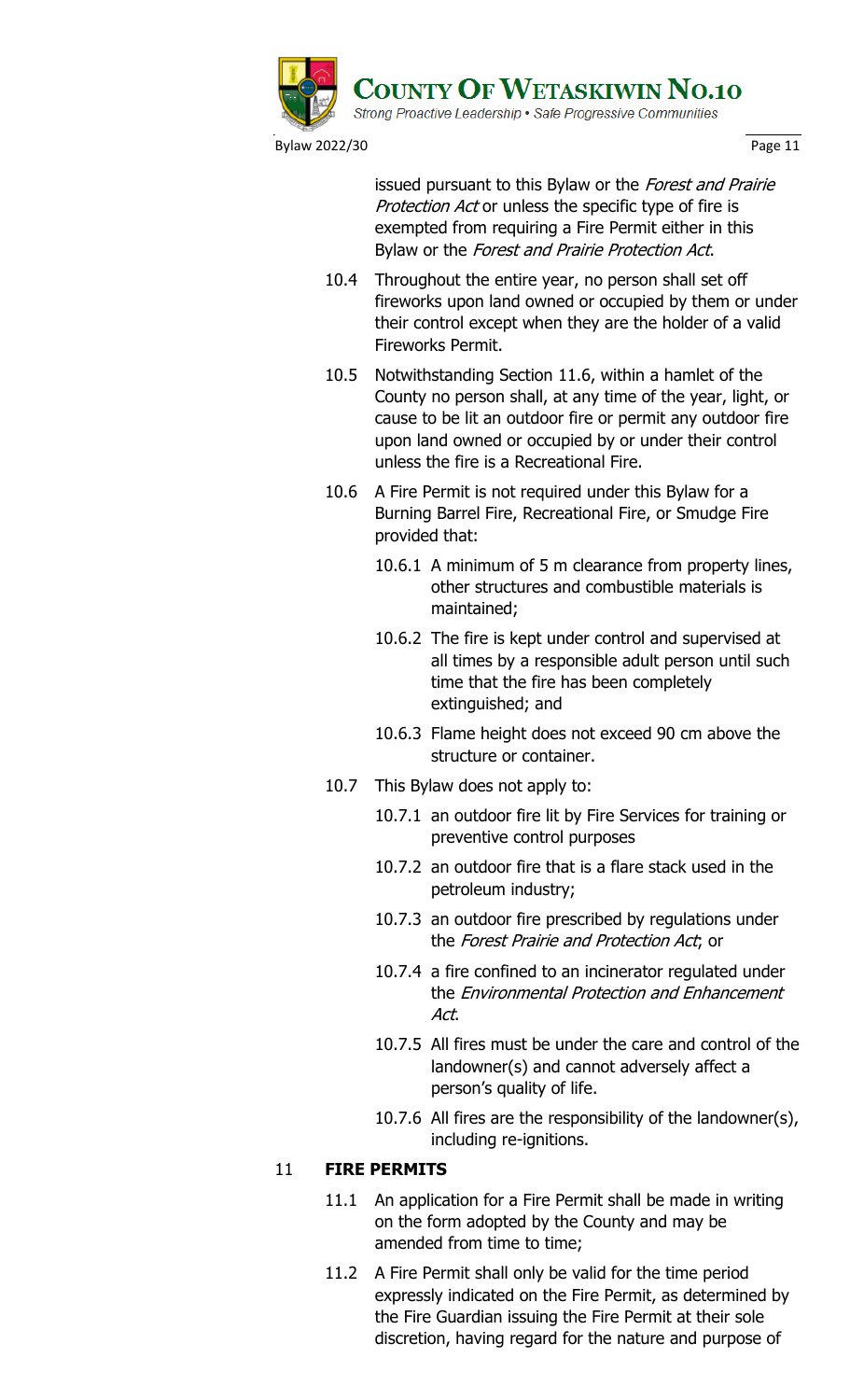

the fire and prevailing circumstances and environmental conditions;

- 11.3 A Fire Guardian may extend the period of time for a fire by issuing a new Fire Permit;
- 11.4 A Fire Guardian may, in their sole discretion, terminate, suspend, or cancel a Fire Permit at any time. Upon receiving notification of termination, suspension or cancellation of the Fire Permit, the Fire Permit holder shall immediately extinguish any Fire set pursuant to the Fire Permit;
- 11.5 A Fire Permit is not transferable;
- 11.6 Fire Permits are not permitted in Hamlets within the County, on County Environmental Reserve properties, Municipal Reserve properties, or County Parks;
- 11.7 Every person who sets a fire under authority of a Fire Permit shall:
	- 11.7.1 keep the Fire Permit at the site of the fire;
	- 11.7.2 produce and show the Fire Permit to a Fire Guardian, a Member, or a Peace Officer upon request;
	- 11.7.3 have a responsible person in attendance at the fire at all times;
	- 11.7.4 keep the fire under control;
	- 11.7.5 extinguish the fire before expiration of the Fire Permit or upon cancellation of the Fire Permit; and
	- 11.7.6 be responsible for any costs incurred by the Fire Department when called upon to extinguish such fire if, in the opinion of the Fire Chief or their designate, the fire is the result of gross negligence or in any way in contravention of this Bylaw.

# **12. FIREWORKS**

- 12.1 All retail locations will be inspected on an annual basis by the Director at no cost to the retailer and be issued a permit to sell and store fireworks providing the retailer meets the Fire Code requirements.
- 12.2 A Low Level Fireworks Permit shall be issued by a retail location to a purchaser for the purchase, storage, and discharge, for a fee.
- 12.3 A Low Level Fireworks Permit shall only be valid for the time period expressly indicated on the Fireworks Permit.
- 12.4 Low Level Fireworks are not permitted in Hamlets within the County, on County Environmental Reserve properties, Municipal Reserve properties, or County Parks.
- 12.5 The Director, CAO, or Peace Officer may, in their sole discretion, terminate, suspend, or cancel a Fireworks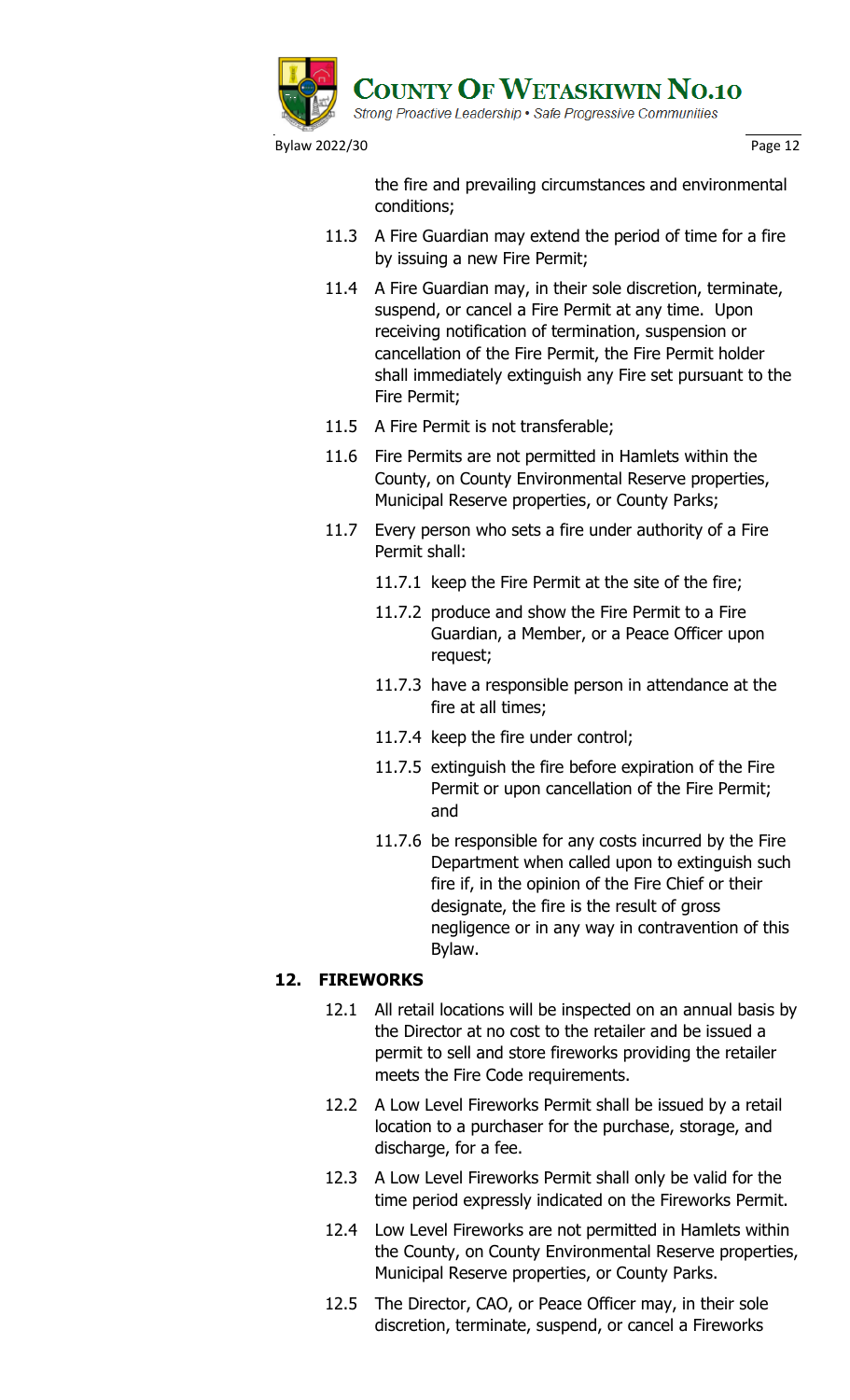

Permit at any time. Upon receiving notification of termination, suspension, or cancellation of the Fireworks Permit, the Fireworks Permit holder shall immediately extinguish any Fireworks set pursuant to the Fireworks Permit.

- 12.6 A Fireworks Permit is not transferable.
- 12.7 An application for High Level fireworks shall be made in writing to the Director or CAO, who may attach conditions prior to the issuance of a Fireworks permit.
- 12.8 A person who has been issued a Fireworks Permit by an authorized retailer shall:

12.8.1 keep the Fireworks Permit at the site of discharge;

- 12.8.2 produce and show the Fireworks Permit to a Member or a Peace Officer upon request;
- 12.8.3 have a responsible person in attendance at the fireworks at all times;
- 12.8.4 be responsible for any costs incurred by the Fire Department when called upon to extinguish such fireworks if, in the opinion of the Fire Chief or his designate, the fireworks are the result of gross negligence or in any way in contravention of this Bylaw;
- 12.8.5 not contravene Section 5.7 of the Alberta Fire Code;
- 12.8.6 comply to the conditions as outlined on the Fireworks Permit.
- 12.9 Sky lanterns are not permitted.

# **13. FIRE ADVISORY, FIRE RESTRICTION, OR TOTAL FIRE BAN**

13.1 The Director and/or the CAO may, from time to time, enact a Fire Advisory, Fire Restriction or Total Fire Ban in the County in accordance with the Fire Advisory, Fire Restriction, or Total Fire Ban Policy 23.1.2.

# **14. FIRE PROTECTION CHARGES**

- 14.1 Upon providing Fire Protection within or outside the County's boundaries, the County may, in its sole and absolute discretion, charge Fire Protection fees to any or all of the following persons, namely:
	- 14.1.1 The person or persons causing or contributing to the fire;
	- 14.1.2 The owner or occupant of the parcel of land; and
	- 14.1.3 All persons charged are jointly and severely liable for payment of the Fire Protection Charges to the County.
- 14.2 All Fire Protection which occurs on Provincial Highways will be charged directly to Alberta Transportation for reimbursement.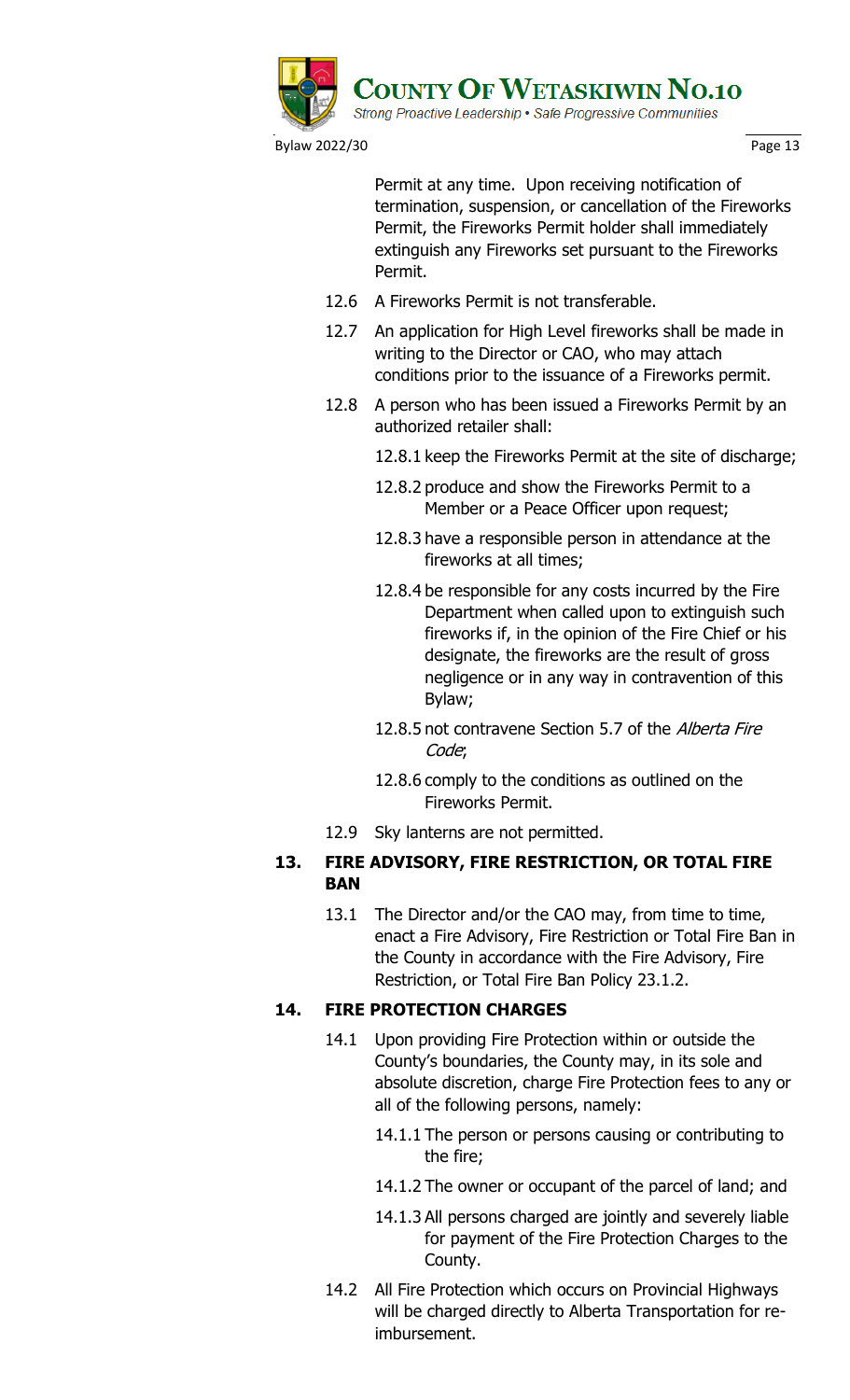

- 14.3 Fire Protection Charges shall be paid within thirty (30) days of receipt.
- 14.4 The owner of a parcel of land within the County to which Fire Protection is provided is liable for Fire Protection Charges incurred and the County may add to the tax roll of the parcel of land all unpaid Fire Protection Charges, which forms a special lien against the parcel of land in favor of the County from the date the amount was added to the tax roll, in accordance with Section 553 of the Municipal Government Act in accordance with the Payment for Unpaid Fire Protection Charges Policy 23.1.1.
- 14.5 When a service is provided with respect to this Bylaw to a non-County resident, they are liable for Fire Protection Charges incurred and the County may forward all unpaid Fire Protection Charges after thirty (30) days to Small Debts Court (Civil Action), Collections Agency or Writ of Enforcement in accordance with the Payment for Unpaid Fire Protection Charges Policy 23.1.1.
- 14.6 Any civil action does not invalidate any lien which the County is entitled to on the parcel of land in respect of which the indebtedness in incurred in accordance with the Payment for Unpaid Fire Protection Charges Policy 23.1.1.
- 14.7 If fire protection charges to be levied against a landowner within the County exceed \$10,000.00, the County shall waive any charges in excess of \$10,000.00 provided that the person to whom charges are to be levied:
	- 14.7.1 has complied with Fire Services Bylaw;
	- 14.7.2 has complied with all terms and conditions of any fire permit issued, if applicable; and
	- 14.7.3 was not otherwise grossly negligent in causing or contributing to the fire.

# **15. NOTICE**

- 15.1 Any notice provided for in this Bylaw shall be in writing.
- 15.2 Service of any notice provided for in this Bylaw may be made as follows:
	- 15.2.1 Personally upon the person to be served; or to any person receiving it on their behalf; or
	- 15.2.2 By mailing the copy to the person to be served to the last known post office address of the person to be served; or
	- 15.2.3 Where the Property is not occupied, by mailing the notice by regular mail to the mailing address noted on the County tax roll for the property; or
- 15.3 Service is presumed to be effected under Section 15.2: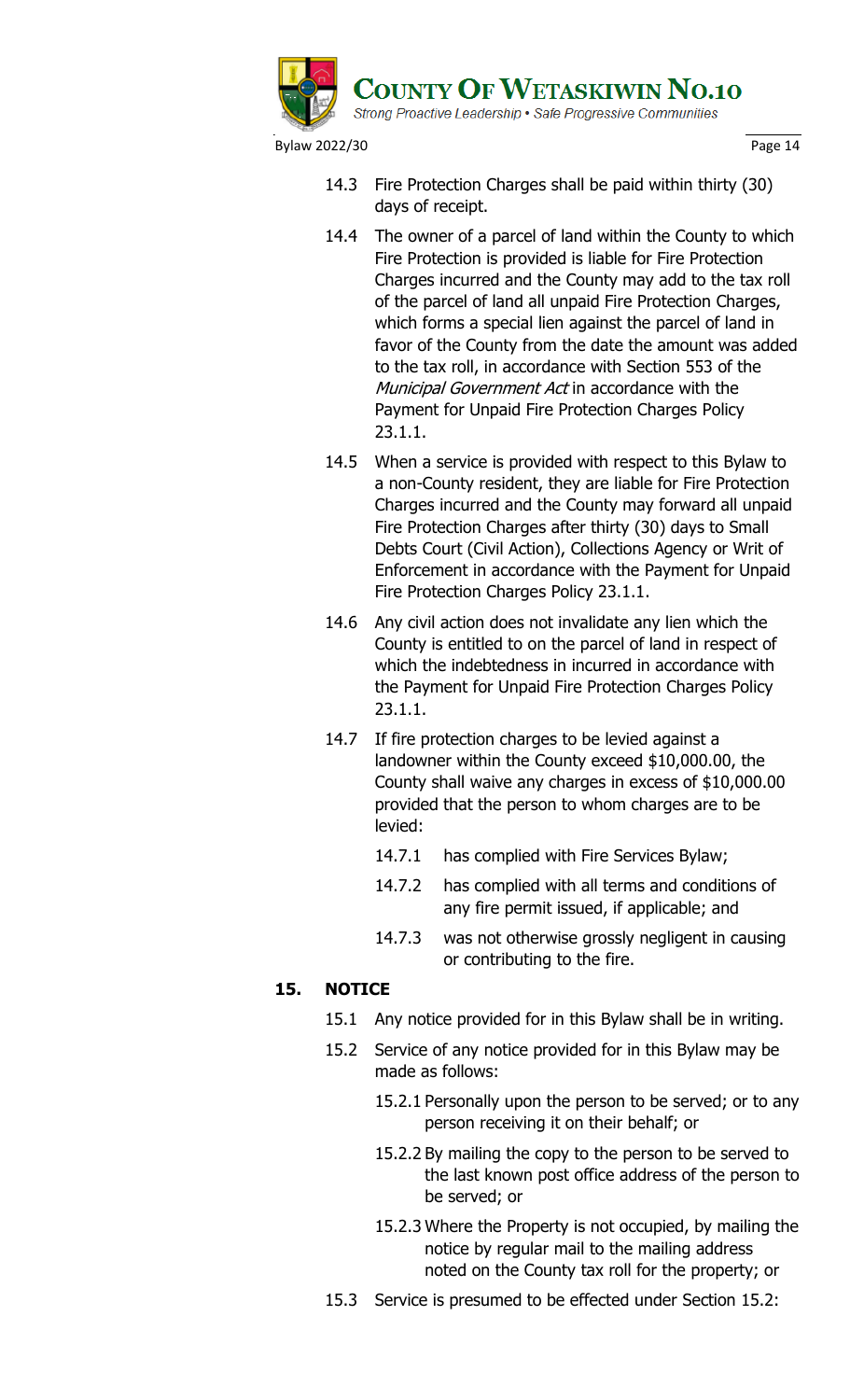

- 15.3.1 Seven (7) days from the date of mailing if the document is mailed in Alberta to an address in Alberta; or
- 15.3.2 Fourteen (14) days from the date of mailing if the document is mailed in Canada to an address in Canada;

unless the document is returned to the sender other than by the addressee, or the document was not received by the addressee, the proof of which lies on the addressee.

# **16. INSPECTION AND ENFORCEMENT**

- 16.1 Where a parcel of land does not comply with this Bylaw or a person contravenes this Bylaw, the County may pursue its enforcement alternatives in accordance with this Bylaw, any enactment or any common law right, including issuing an order to remedy contraventions or dangers, remedying contraventions or dangers by the County, adding amounts to the tax roll of the owner of the parcel and pursuing injunctions pursuant to the Municipal Government Act.
- 16.2 The Director is authorized to carry out inspections of land and structures, issue orders, remedy conditions, and contraventions, and enforce this Bylaw in accordance with the Municipal Government Act.
- 16.3 A Peace Officer is hereby authorized to enter any lands to inspect for conditions that may contravene or fail to comply with the provisions of this Bylaw and such Peace Officer may order the owner or occupant thereof to remedy any condition which is deemed to be in contravention of this Bylaw.

# **17. OFFENCES**

No person shall:

- 17.1 contravene any provision of this Bylaw;
- 17.2 contravene any term or condition of a Fire or Fireworks Permit;
- 17.3 impede, obstruct, or hinder a Member or any other person assisting or acting under the direction of a Member from carrying out any function or activity related to the provision of Fire Protection Services;
- 17.4 damage or destroy Fire Services Property;
- 17.5 falsely represent themself as a Member;
- 17.6 obstruct or otherwise interfere with access by Fire Services or Fire Services Property to:
	- 17.6.1 the scene of an Incident;
	- 17.6.2 a fire hydrant, cistern, or other body of water designated for firefighting purposes; or
	- 17.6.3 to connections to fire mains, stand pipes, or sprinkler systems.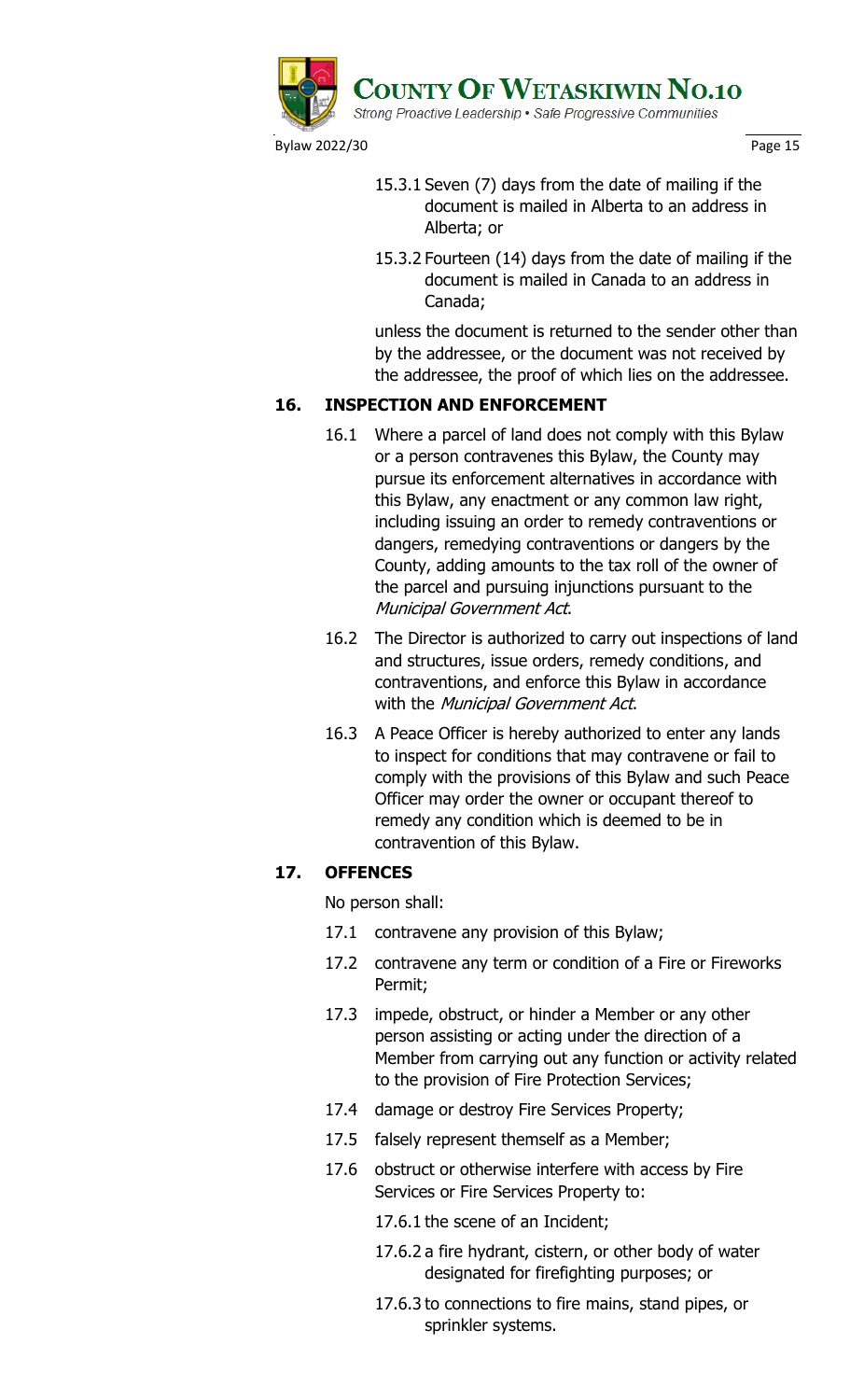

- 17.7 cross any boundaries or limits established by the Fire Services in accordance with this Bylaw, without the express authorization of Incident Command;
- 17.8 cause or permit a Burning Hazard or Fire Hazard to exist on a parcel of land;
- 17.9 deposit, discard, or abandon any burning matter or substance so as to create a Burning Hazard;
- 17.10 light a fire or cause a fire to be lit during a Total Fire Ban;
- 17.11 set off Fireworks during a Fire Restriction or Total Fire Ban;
- 17.12 light a fire unless they are the holder of a valid Fire Permit if required under this Bylaw or the Forest and Prairie Protection Act or both;
- 17.13 provide false, incomplete or misleading information to the Director, a Fire Guardian, a Member, or a Peace Officer with respect to a fire or a Fire Permit application;
- 17.14 light a fire in a hamlet other than a Recreational Fire;
- 17.15 light a fire on any land not their own without the written consent of the owner of the land;
- 17.16 permit a fire lit by that person to pass from their own land to the land of another person;
- 17.17 light a fire without first taking sufficient precautions to ensure that the fire can be kept under control at all times;
- 17.18 conduct any activity that might reasonably be expected to cause a fire unless that person exercises reasonable care to prevent a fire from occurring;
- 17.19 conduct any activity that involves the use of a fire, where smoke produced by the fire may impede the visibility of vehicular and pedestrian traffic on any road or highway;
- 17.20 light a fire on lands owned or controlled by the County except with the County's express written consent;
- 17.21 use a fire to burn Prohibited Debris;

# **18. PENALTIES**

18.1 A person who contravenes any provision of this Bylaw, fails to comply with any condition in a Fire Permit or with any order or request directed to that person pursuant to this Bylaw is guilty of an offence and is liable, upon summary conviction, to the specified penalty for the offence set out in Schedule "C".

# **19. VIOLATION TICKET**

19.1 A Peace Officer is hereby authorized and empowered to immediately issue a Violation Ticket pursuant to the Provincial Offences Procedure Act to any person who the Peace Officer has reasonable and probable grounds to believe has contravened any provision of this Bylaw.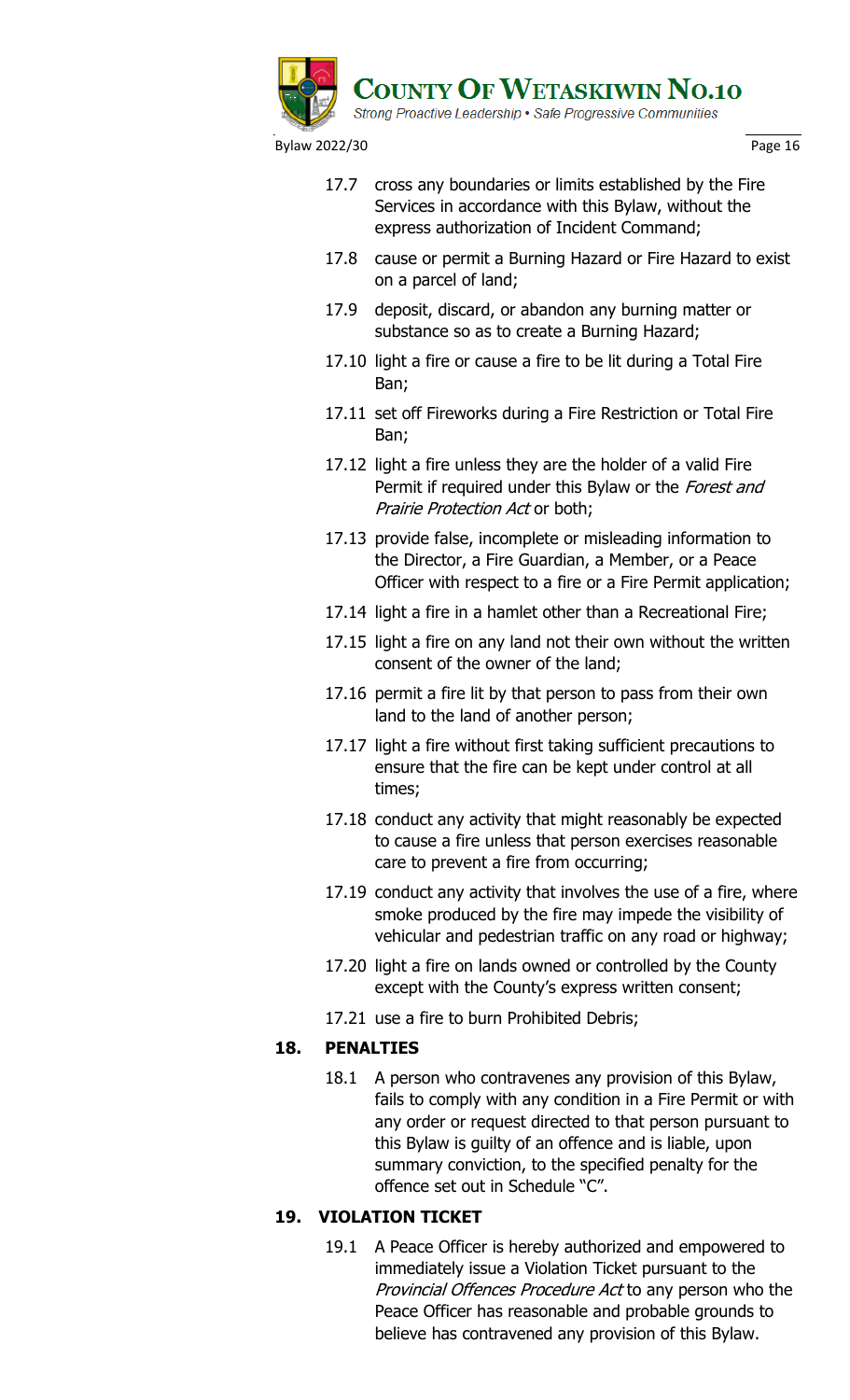

- 19.2 If a Violation Ticket is issued in respect of an offence, the Violation Ticket may:
	- 19.2.1 specify the fine amount established by this Bylaw for the offence; or
	- 19.2.2 require a person to appear in court without the alternative of making a voluntary payment.

# **20. VOLUNTARY PAYMENT**

- 20.1 A person who commits an offence may:
	- 20.1.1 if the Violation Ticket is issued in respect of the offence; and
	- 20.1.2 if the Violation Ticket specifies the fine amount established by this Bylaw for the offence;

make a voluntary payment by submitting to a Clerk of the Provincial Court, on or before the initial appearance date indicated on the Violation Ticket, the specified penalty set out on the Violation Ticket.

20.2 When the Clerk records in the Court records the receipt of a voluntary payment pursuant to Section 21.1 and the Provincial Offences Procedure Act, the act of recording receipt of that payment constitutes acceptance of the guilty plea and also constitutes the conviction and the imposition of a fine in the amount of the specified penalty.

# **21. SEVERABILITY**

21.1 If any portion of this bylaw is declared invalid by a court of competent jurisdiction, then the invalid portion must be severed and the remainder of the Bylaw is deemed valid.

# **22. REPEAL**

22.1 Bylaw 2022/07 is hereby repealed in its entirety.

# **23. EFFECTIVE DATE**

23.1 This Bylaw shall come into full force and effect upon Third Reading.

READ: First time this 17th day of May, 2022.

READ: Second time this 17th day of May, 2022.

READ: Third time and finally passed this 17th day of May, 2022.

# **ORIGINAL SIGNED**

REEVE

# **ORIGINAL SIGNED**

CHIEF ADMINISTRATIVE OFFICER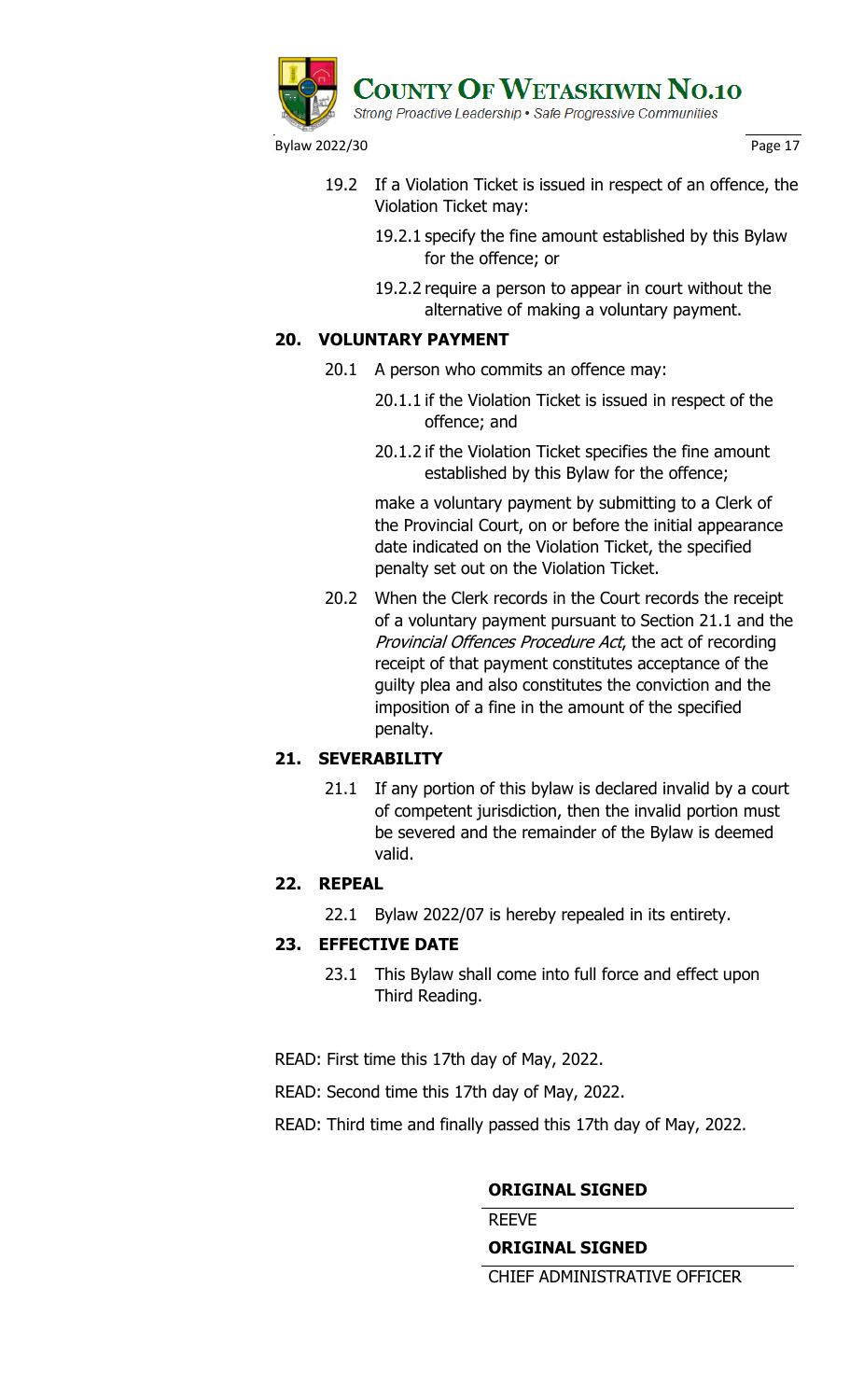

# **Fire Protection Areas**

**Schedule "A"**

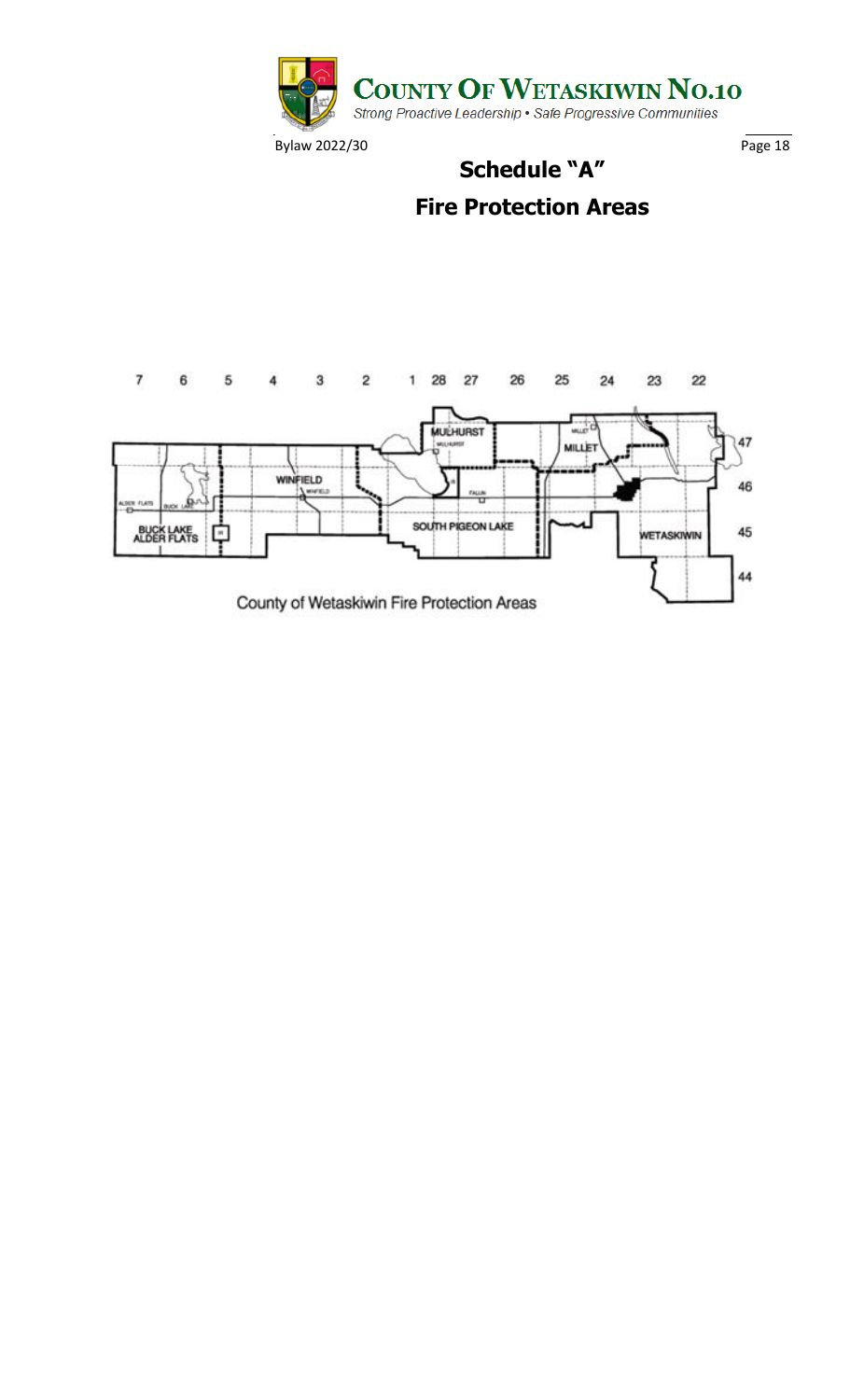

# **Schedule "B"**

# **Fire Protection Charges**

| <b>PER HOUR</b>                                                                                                                                                                                                                                | <b>CHARGE</b> |
|------------------------------------------------------------------------------------------------------------------------------------------------------------------------------------------------------------------------------------------------|---------------|
| Per Fire Services Apparatus (excluding ATV's)<br>dispatched to an Incident for Fire Protection                                                                                                                                                 | \$400.00      |
| Per ATV dispatched to an Incident                                                                                                                                                                                                              | \$200.00      |
| Scene security costs                                                                                                                                                                                                                           | \$200.00      |
| Fire investigation and administration fees                                                                                                                                                                                                     | \$300.00      |
| Watercraft services outside of the Ice/Water Rescue<br>Agreements in place.                                                                                                                                                                    | \$400.00      |
| Per Fire Services Apparatus (excluding ATV's)<br>dispatched to an Incident for Fire Protection for Mutual<br>Aid between Fire Departments within the County of<br>Wetaskiwin                                                                   | \$400.00      |
|                                                                                                                                                                                                                                                |               |
| <b>FLAT RATE</b>                                                                                                                                                                                                                               | <b>CHARGE</b> |
| Alarm call (Administration discretion if wherein such<br>condition, circumstance, fire or other event may or<br>may not exist).                                                                                                                | \$300.00      |
| <b>Medical First Response</b>                                                                                                                                                                                                                  | \$0.00        |
| <b>OTHER:</b>                                                                                                                                                                                                                                  |               |
| Any other disbursements or expenses incurred by the County for Fire<br>Protection at an Incident, including but not limited to services<br>provided by independent contractors or other municipalities under<br>mutual aid or other agreement. |               |

Way.